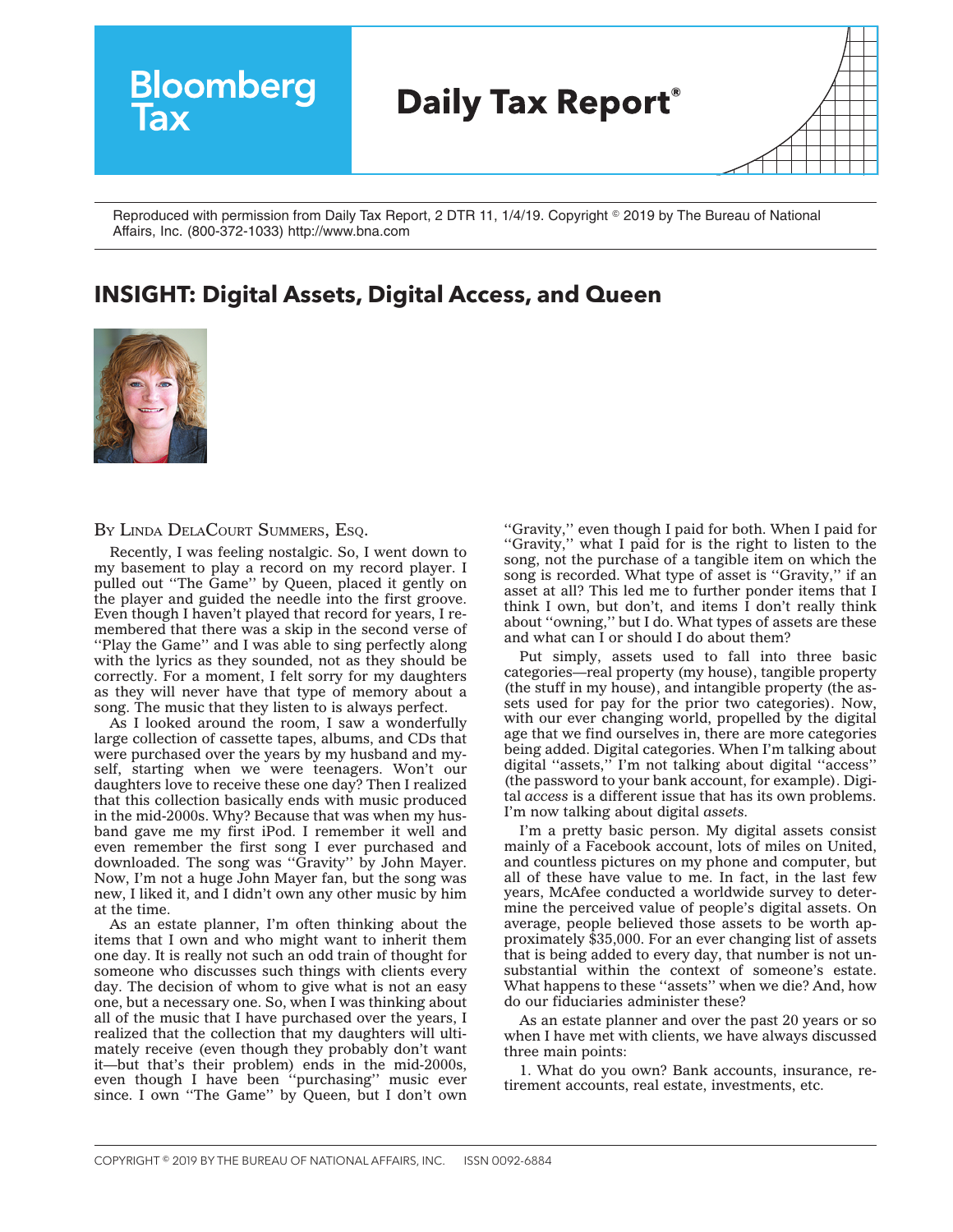2. What is the best method to get what you own to the persons or charities of your choice? Do you want an outright distribution, a trust for the individual(s), or other type of disposition?

3. Who or what would be your best choices for fiduciaries? Who should be your agent under a durable power of attorney, executor, guardian for minor children, or trustee?

Now, however, those three main points of conversation are evolving to include the category of ''digital assets.'' Again, digital assets is that category of assets that is very important to individuals, but people don't think about owning them when they really do. It is a category of assets that is difficult, if not impossible, for your fiduciaries to manage after your death if you have not planned ahead. Again, a few common digital assets include: accounts for Facebook, Twitter, airline miles, Instagram, e-Bay, Pay Pal and blogs. The list is ever changing and expanding.

In my discussions with clients, when I bring up their digital assets, I often get a look of confusion, then clarity. When reflecting on the category of their digital assets, usually, they realize the importance to them of that asset and they want to know their options. This is where it gets a little complicated.

Let's get back to the issue of digital *access*. Prior to the digital revolution, ''in the old days,'' it was easy to know what you owned, what it was worth, and how to transfer that asset. Let's start simply with a savings account. One always knew, approximately, how much was in the account and what the interest rate was. Once a month, a paper statement would appear in your physical mailbox confirming the balance and reflecting any withdrawals or deposits. If you wanted to transfer this bank account upon death, either you would put a joint owner on the account or have the account transfer through probate to go to a beneficiary pursuant to the terms of your Will. Now, let's say you died owning that account, but your fiduciary did not know what bank held the account. I would then advise your fiduciary to wait for your mail. After a month or so, we would know where the account was, since the paper statement would arrive.

Now take that same savings account in today's world. Most likely, you monitor the account through online access and do not receive paper statements. If you died, then how does your fiduciary know where the account is? Some of the readers might answer, ''my fiduciary will just log into my computer because they know (or I will tell them) my password and will be able to access my account. Just let him or her pretend to be me by entering my password. They will be able to get the information that way.'' Easy, right? Not so fast.

A fiduciary that gains access to an account without proper authorization is violating federal law. Specifically, the Computer Fraud and Abuse Act (CFAA) or Title II of the Electronic Computer Privacy Act (ECPA) known as the Stored Communications Act (SCA). This violation is punishable by fine, imprisonment, and other penalties. The issue becomes what is ''proper authorization'' and how to prove that someone has it. The risks may not be the best result for your fiduciary.

The states began to recognize this problem across the country. The issue became how to permit fiduciaries to do their jobs, collect information, and take control of assets without violating federal law. So, a new law was drafted and, to date, 42 states have enacted the Revised

Uniform Fiduciary Access to Digital Assets Act (otherwise known as RUFADAA). According to the Uniform Law Commission, RUFADAA ''extends the traditional power of a fiduciary . . . to include management of a person's digital assets. The act allows fiduciaries to manage digital property like computer files, web domains, and virtual currency, but restricts a fiduciary's access to electronic communications such as email, text messages, and social media accounts *unless the original user consented in a will, trust, power of attorney or other record.''* (emphasis added). So, this is all part of a process—a process that includes you, your estate planning attorney, and the custodian of that asset. You need to give the proper authority to your fiduciary to do their job with respect to digital assets.

I mentioned the ''custodian'' of the asset above. Who are the custodians? They are the companies that have your data and information. They are the Facebooks, Instagrams, Amazons, Apples, Marriotts, you know, the ones that make you agree to their terms and conditions prior to use and from time to time. You read those, right? An increasing number of those custodians are creating ''online tools'' whereby you can grant authority to a custodian to disclose or not disclose the content of your data. Actually, this trumps anything in your estate planning documents. So, if you provide in your estate planning documents that you grant access to your fiduciary for your digital assets, but your online tool for the custodian says ''no, I do not grant access,'' then no access is granted.

Let's assume for the sake of argument that you are the exceptional individual out there and you have included digital assets access in your estate planning documents, your state has enacted RUFADAA, *and* you have availed yourself of every online tool available regarding all of your digital assets, then everything will work out for your fiduciary, right? Not exactly—service provider's and custodian's policies are all different. Remember the agreement to the terms of service that you clicked yes to? Surprisingly, most of them prohibit users from granting anyone but you access to your accounts.

So, we come back to the beginning. What are my digital assets and how do I deal with them? The answer is still evolving. The best advice is first use online tools, if available. Then, put appropriate language in your estate planning documents. Also, to the extent you can, back up all of your files and assets on tangible media (flash drives, etc.). Give the tangible media to your fiduciary, or let them know where to find it. If you live in a RUFUDAA state, tell your fiduciary your passwords. Constantly update that list. Make your wishes known about what you want done with your assets. Do you want to memorialize your Facebook account? Do you want to transfer those airline miles, if permitted? Some airlines permit it, some do not. As you can guess, every custodian is different and I can't even begin to list which ones allow you to do what, as those terms of service are always changing. Be proactive. Be vigilant. Be up to date on all things digital and, at the same time, let some part of you long for simpler days. Go blow some dust off an old favorite record, preferably one with a skip. Play it loudly and when your kids ask what you are doing, smile knowingly, that one day it will be theirs. If they are lucky.

*Linda DelaCourt Summers is counsel with Ulmer & Berne LLP in Cleveland. She is a member of the Estate*